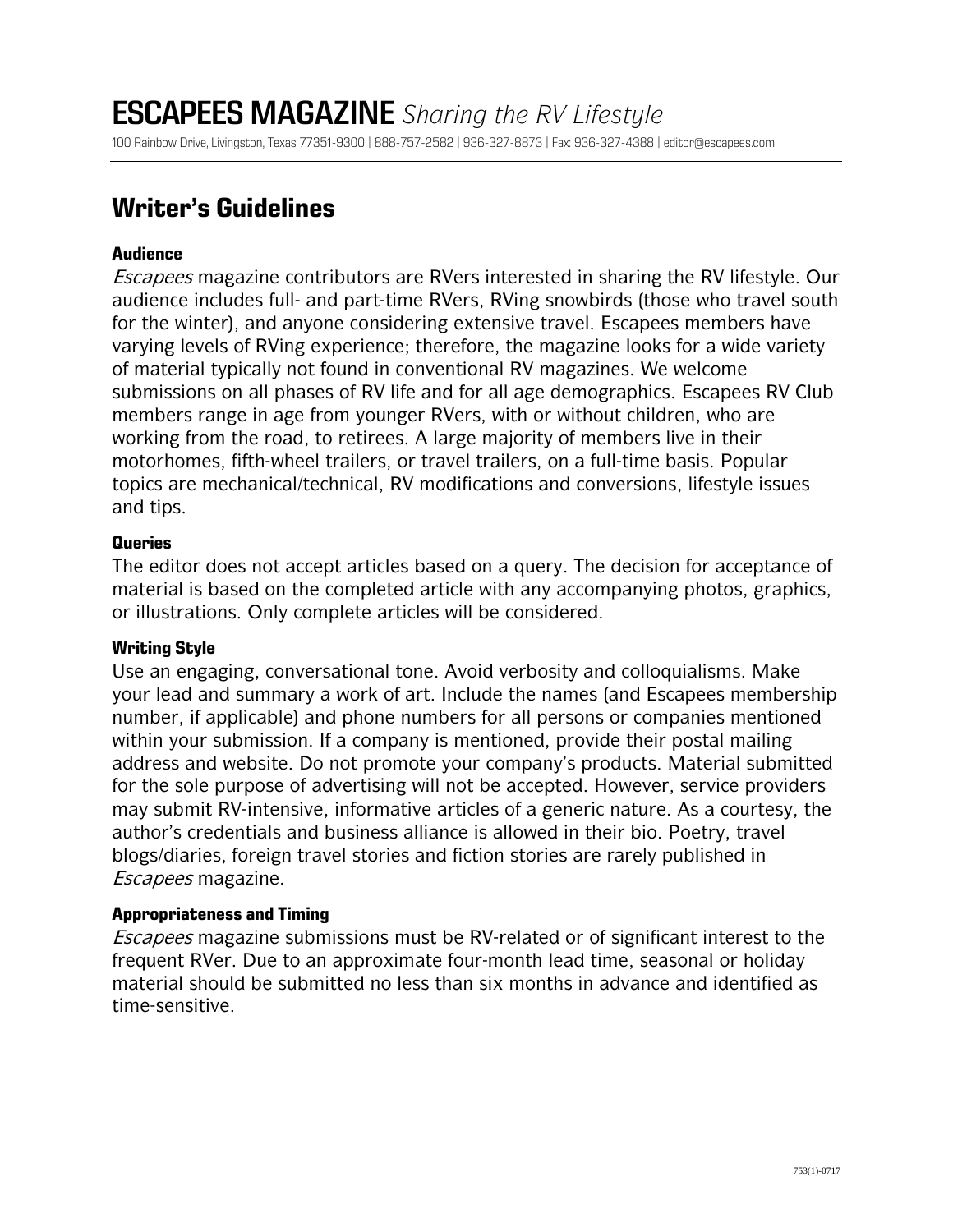100 Rainbow Drive, Livingston, Texas 77351-9300 | 888-757-2582 | 936-327-8873 | Fax: 936-327-4388 | [editor@escapees.com](mailto:editor@escapees.com)

#### **Payment**

We pay for feature articles upon publication. Letters to the editor, tips, opinions, recommendations, and other "filler" items generally do not qualify for payment. Compensation varies depending on the quality of the article and if accompanying images are acceptable to include. Payment is typically \$100 to \$200 for feature submissions, and \$50 to \$100 for short fillers.

#### **How to Submit**

Writers are encouraged to submit material by e-mail to [editor@escapees.com.](mailto:editor@escapees.com) If email is not accessible, send submissions with your full name, mailing address, Escapees membership number, and phone number to Escapees Magazine, 100 Rainbow Drive, Livingston, TX 77351.

- Story length: Maximum feature article length is 1,500 words. Short filler-type submissions ranging from 100 to 500 words are also considered.
- E-mail: Article submitted by e-mail should be included on an attached Word document or in the body of the e-mail. Images should be unedited and highresolution, and sent as an attachment.
- CD or hard-copy manuscript: If no electronic means is available and an article is submitted by hard copy only, the article should be typed in uppercase and lowercase only (never all capitals) and use only a single space after a period. Use a plain font such as "Times." There is no need to format your submission or use a variety of fonts and point. All articles are received on speculation, and we are not responsible for unsolicited manuscripts.

#### **Deadline**

There are no deadlines for articles, "Different Viewpoints," or "Tips." Since all issues are being compiled throughout the year, your article may be held for one year (six issues). The 10th of odd-numbered months is the deadline applied to club- and parkrelated material only.

#### **Images and Illustrations**

Submit clear, sharp illustrations and photos. Photos must be high resolution and unedited. When sent by e-mail, photos should be provided as an attachment and not compressed or embedded in a message. Photo prints and charts are welcome. If using a file-sharing service for larger files, you may share to [editor@escapees.com.](mailto:editor@escapees.com) Captions, model releases, and identification of subjects are required. If you would like your material returned, include a self-addressed, stamped envelope. Postage is not necessary if you are in Escapees Mail Service. (Detailed photo guidelines are available upon request or at www.escapees.com/magazine.)